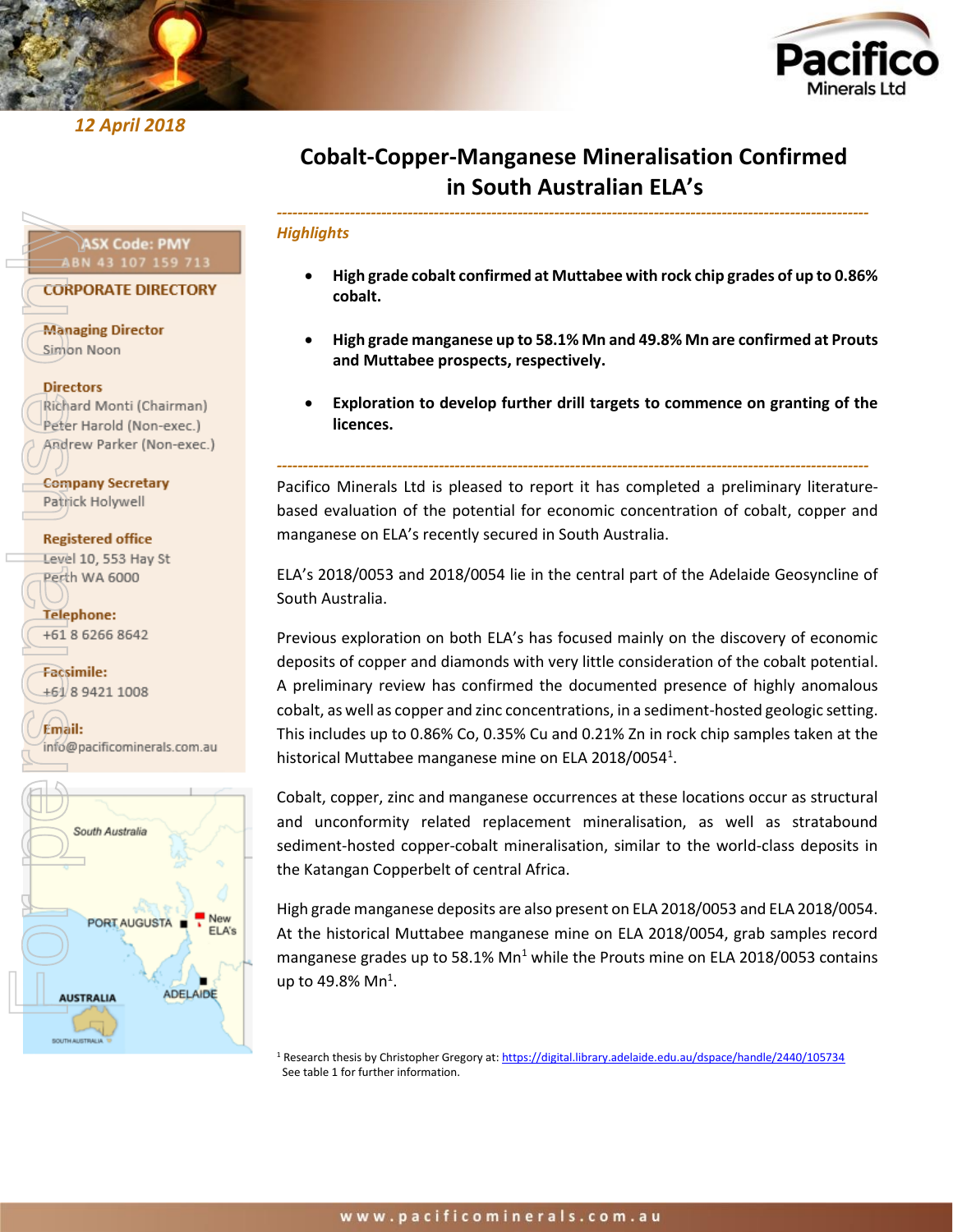

Assembly of a comprehensive database of previous exploration including geologic mapping, stream sediment, soil and rock chip geochemistry, as well as numerous geophysical surveys conducted across the target areas, is in progress. The results of this work are expected to be completed by the end of May and a further update provided at that time.

Once granted, Pacifico plans to start exploration on both EL's with reconnaissance rock chip sampling and mapping around areas of known Co-Cu-Mn mineralisation. This information will be integrated with available geophysical data to identify targets for follow-up drill testing.



*Figure 1 – Pacifico's EL Applications, Geology Map and Sample Locations*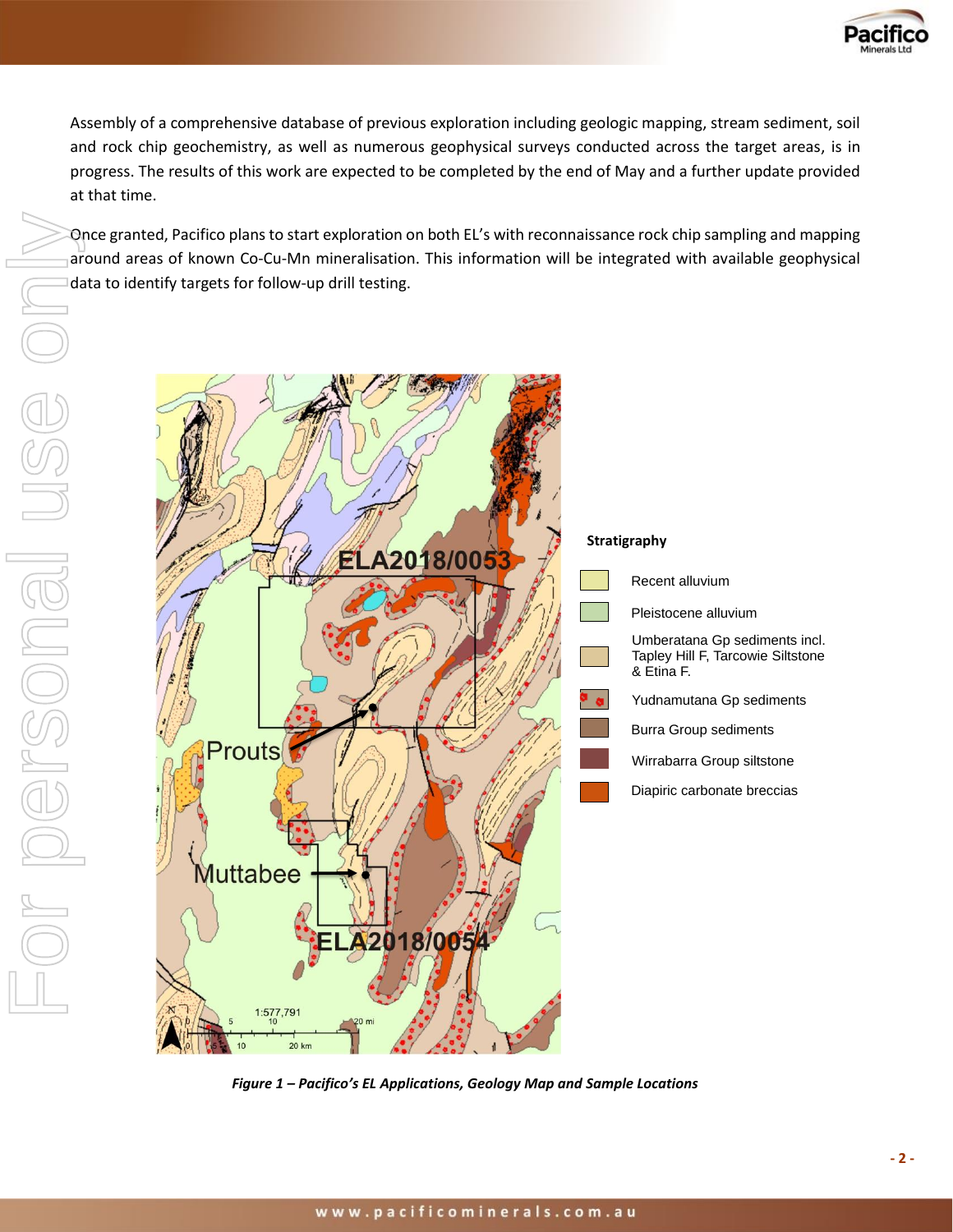

| <b>Prospect</b> |            |                      | Sample ID Latitude Longitude % Mn |      | $%$ Co | $%$ Cu                                       | $%$ Zn |
|-----------------|------------|----------------------|-----------------------------------|------|--------|----------------------------------------------|--------|
| Prouts          | 895-W5     | $-32.2723$   138.414 |                                   | 49.8 |        | $\vert$ 0.0113 $\vert$ 0.1503 $\vert$ 0.0222 |        |
| Muttabee        | $ 895-113$ | $-32.5022$           | 138.4044                          | 53.5 |        | $0.8626$ 0.3539 0.2134                       |        |
| Muttabee        | $ 895-161$ | $-32.5022$           | 138.4044                          | 58.1 | 0.0074 | 0.012                                        | 0.0098 |

*Table 1 – Sample locations and grades recorded*

# *Cautionary Statement:*

- The Exploration Results have not been reported in accordance with the JORC Code 2012;
- A Competent Person has not done sufficient work to disclose the Exploration Results in accordance with the JORC Code 2012; and
- It is possible that following further evaluation and/or exploration work, that the confidence in the prior reported Exploration Results may be reduced when reported under the JORC Code 2012.

Pacifico Minerals has recently been informed that a third ELA, 2018/0055, has been refused, due to an administrative oversight by the South Australian Department of State Development.

### *For further information or to be added to our electronic mailing list please contact:*

Simon Noon (Managing Director) Phone: +61 (0)8 6266 8642 Email: [info@pacificominerals.com.au](mailto:info@pacificominerals.com.au)

## *About Pacifico Minerals Ltd*

Pacifico Minerals Ltd ("Pacifico") (ASX: PMY) is a Western Australian based exploration company with interests Australia, Mexico and Colombia. In Australia the company is focussed on advancing the Borroloola West project in the Northern Territory. The Borroloola West Project covers an outstanding package of ground north-west of the McArthur River Mine (the world's largest producing zinc – lead mine) with high potential for the discovery of world class base metal deposits, and also for shallow mineable and leachable copper mineralisation. In Mexico Pacifico has recently acquired the Violin project which has high prospectivity for the development of a major gold-copper deposit. In Colombia the company is focussed on advancing its Berrio Gold Project. Berrio is situated in the southern part of the prolific Segovia Gold Belt and is characterised by a number of operational, artisanal-scale adits. make beach any representation or which is a consideration or which is a consideration or which is a particle or which consider the consideration or which is a particle or the accuracy of such statements or as to the statem

### *Competent Person Statement*

The information in this announcement that relates to the South Australian exploration licence applications is based on information compiled by Mr Barrie Bolton, who is a Member of the Australian Institute of Mining and Metallurgy. Mr Bolton has sufficient experience which is relevant to the style of mineralisation and type of deposit under consideration and to the activity which he is undertaking to qualify as a Competent Person as defined in the 2012 Edition of the "Australasian Code for Reporting of Exploration Results, Mineral Resources and Ore Reserves". Mr Bolton consents to the inclusion in this announcement of the matters based on information in the form and context in which it appears.

### *Forward Looking Statements*

Certain statements in this document are or maybe "forward-looking statements" and represent Pacifico's intentions, projections, expectations or beliefs concerning among other things, future exploration activities. The projections, estimates and beliefs contained in such forward-looking statements necessarily involve known and unknown risks, uncertainties and other factors, many of which are beyond the control of Pacifico, and which may cause Pacifico's actual performance in future periods to differ materially from any express or implied estimates or projections. Nothing in this document is a promise or representation as to the future. Statements or assumptions in this document as to future matters may prove to be incorrect and differences may be material. Pacifico does not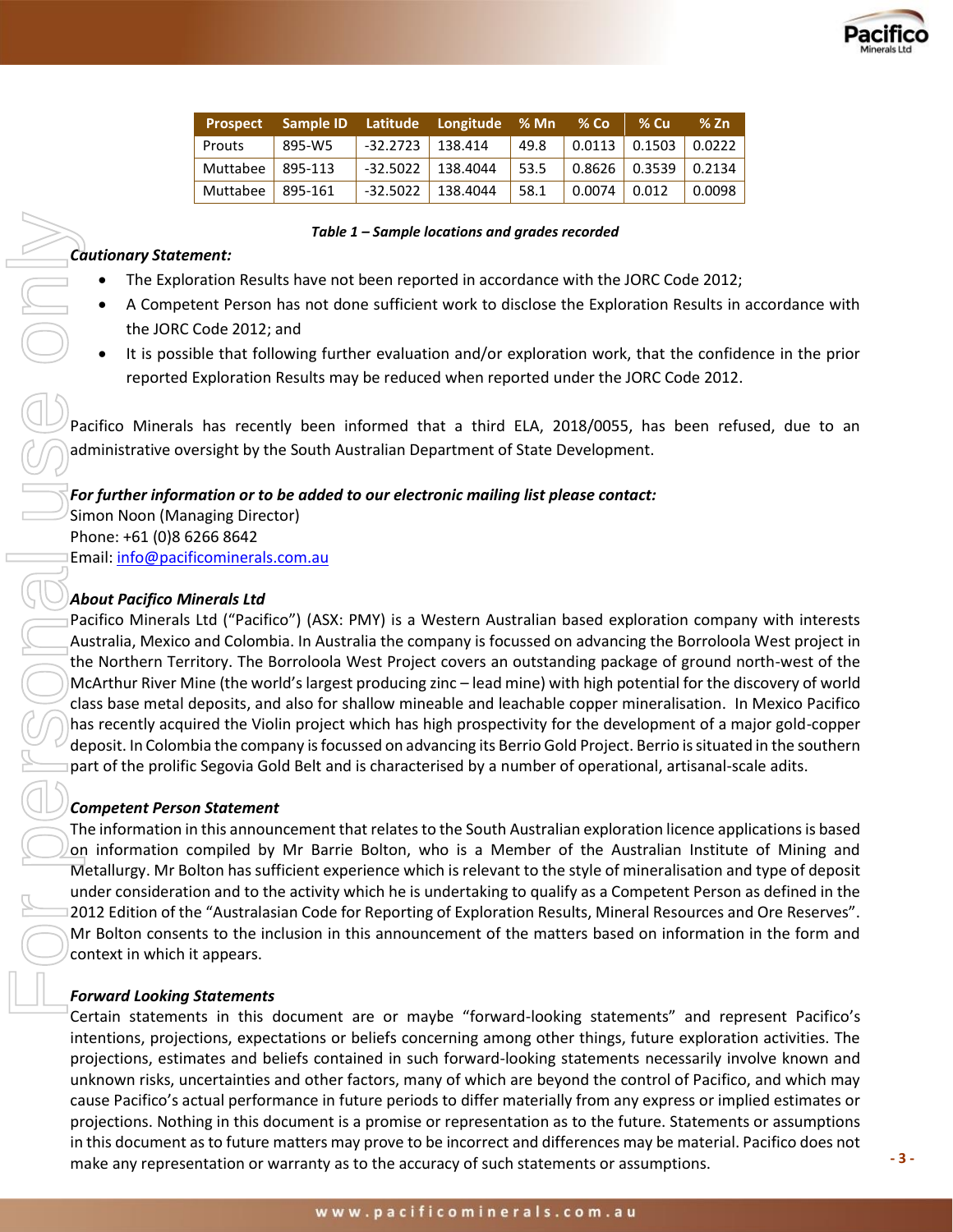

# **JORC Code, 2012 Edition – Table 1 Report**

# **Section 1 Sampling Techniques and Data**

| <b>Ériteria</b>                | <b>JORC Code Explanation</b>                                                                                                                                                                                                                                                                                                                                                                                                                                                                                                                                                                                                                                                                                                                                                                                                                                                                                                                                                                                                                                                                                                          | <b>Commentary</b>                                                                                                                                                                                                                                                                                                                                                                                                                    |
|--------------------------------|---------------------------------------------------------------------------------------------------------------------------------------------------------------------------------------------------------------------------------------------------------------------------------------------------------------------------------------------------------------------------------------------------------------------------------------------------------------------------------------------------------------------------------------------------------------------------------------------------------------------------------------------------------------------------------------------------------------------------------------------------------------------------------------------------------------------------------------------------------------------------------------------------------------------------------------------------------------------------------------------------------------------------------------------------------------------------------------------------------------------------------------|--------------------------------------------------------------------------------------------------------------------------------------------------------------------------------------------------------------------------------------------------------------------------------------------------------------------------------------------------------------------------------------------------------------------------------------|
| Sampling<br>techniques         | • Nature and quality of sampling (e.g. cut channels,<br>random chips, or specific specialised industry standard<br>measurement tools appropriate to the minerals under<br>investigation, such as down hole gamma sondes, or<br>handheld XRF instruments, etc). These examples should<br>not be taken as limiting the broad meaning of<br>sampling.<br>Include reference to measures taken to ensure sample<br>$\bullet$<br>representivity and the appropriate calibration of any<br>measurement tools or systems used.<br>Aspects of the determination of mineralisation that are<br>Material to the Public Report.<br>In cases where 'industry standard' work has been done<br>٠<br>this would be relatively simple (e.g. 'reverse circulation<br>drilling was used to obtain 1 m samples from which 3<br>kg was pulverised to produce a 30 g charge for fire<br>assay'). In other cases, more explanation may be<br>required, such as where there is coarse gold that has<br>inherent sampling problems. Unusual commodities or<br>mineralisation types (e.g. submarine nodules) may<br>warrant disclosure of detailed information. | Muttabee<br>Prouts,<br>$\bullet$ At<br>and<br>selective grab samples were collected by<br>Christopher Gregory, as part of an<br>Honours research<br>project<br>at<br>the<br>University of Adelaide (Gregory, 1988).<br>These are selected grab samples and may<br>not be representative. Other samples<br>collected as part of this research project<br>are not considered relevant at this time<br>and therefore not reported here. |
| Drilling<br>techniques         | Drill type (e.g. core, reverse circulation, open-hole<br>$\bullet$<br>hammer, rotary air blast, auger, Bangka, sonic, etc)<br>and details (e.g. core diameter, triple or standard tube,<br>depth of diamond tails, face-sampling bit or other type,<br>whether core is oriented and if so, by what method,<br>etc).                                                                                                                                                                                                                                                                                                                                                                                                                                                                                                                                                                                                                                                                                                                                                                                                                   | No drilling reported<br>$\bullet$                                                                                                                                                                                                                                                                                                                                                                                                    |
| Drill sample<br>recovery       | Method of recording and assessing core and chip<br>$\bullet$<br>sample recoveries and results assessed.<br>Measures taken to maximise sample recovery and<br>٠<br>ensure representative nature of the samples.<br>Whether a relationship exists between sample recovery<br>and grade and whether sample bias may have occurred<br>due to preferential loss/gain of fine/coarse material.                                                                                                                                                                                                                                                                                                                                                                                                                                                                                                                                                                                                                                                                                                                                              | No drilling reported<br>٠                                                                                                                                                                                                                                                                                                                                                                                                            |
| Logging                        | Whether core and chip samples have been geologically<br>$\bullet$<br>and geotechnically logged to a level of detail to support<br>appropriate Mineral Resource estimation, mining<br>studies and metallurgical studies.<br>Whether logging is qualitative or quantitative in<br>٠<br>nature. Core (or costean, channel, etc) photography.<br>The total length and percentage of the relevant<br>٠<br>intersections logged.                                                                                                                                                                                                                                                                                                                                                                                                                                                                                                                                                                                                                                                                                                            | Samples<br>described<br>for<br>were<br>geological purposes<br>No drilling reported                                                                                                                                                                                                                                                                                                                                                   |
| Sub-sampling<br>techniques and | If core, whether cut or sawn and whether quarter, half<br>$\bullet$<br>or all core taken.<br>If non-core, whether riffled, tube sampled, rotary split,<br>$\bullet$<br>etc and whether sampled wet or dry.                                                                                                                                                                                                                                                                                                                                                                                                                                                                                                                                                                                                                                                                                                                                                                                                                                                                                                                            | • For the Muttabee and Prouts<br>samples they were dried and cleaned<br>prior to analysis to ensure they were free<br>of weathered material. No field duplicate                                                                                                                                                                                                                                                                      |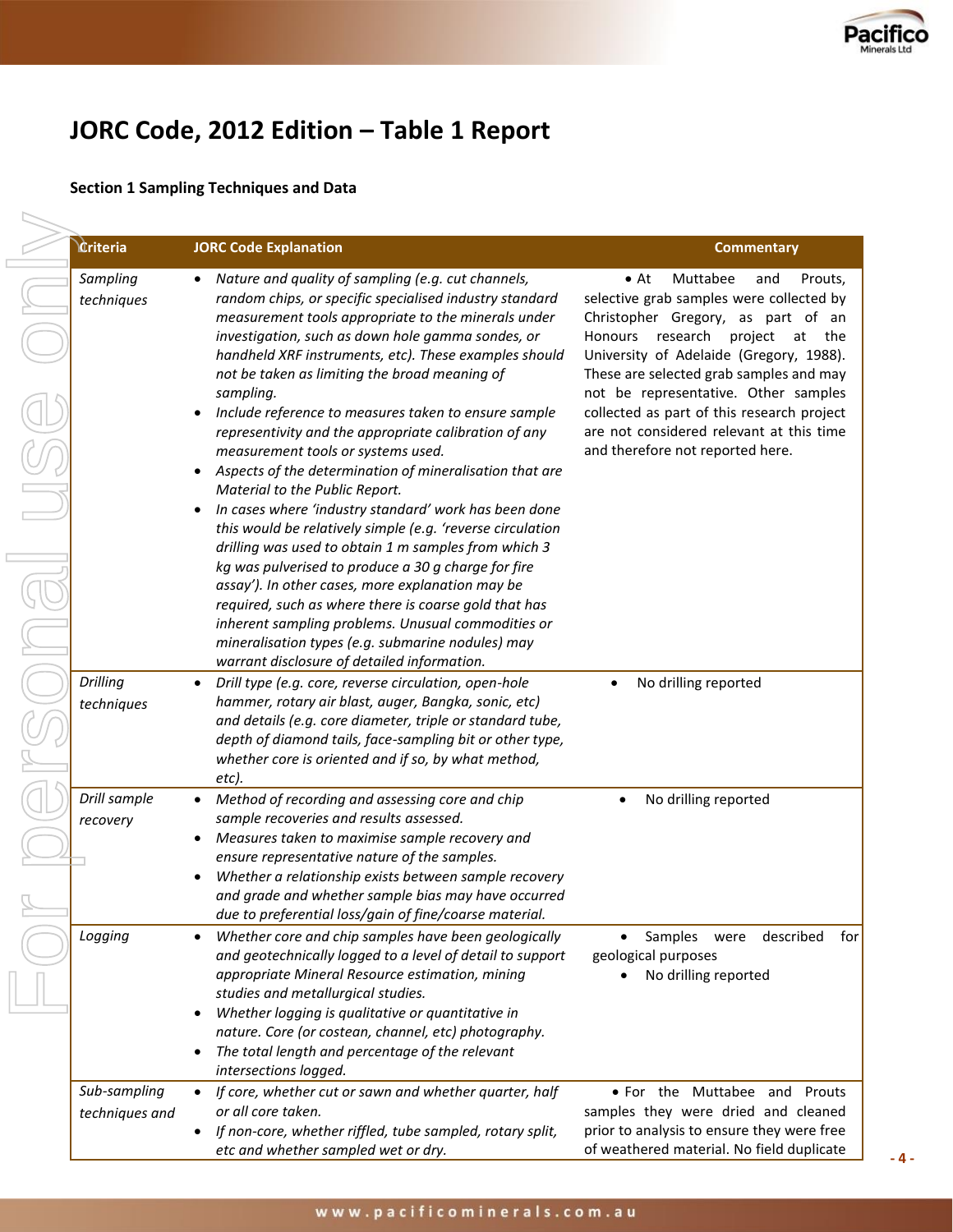

| <b>Criteria</b>                                                  | <b>JORC Code Explanation</b>                                                                                                                                                                                                                                                                                                                                                                                                                                                                                                                                                                                                                     | <b>Commentary</b>                                                                                                                                                                                                                                                                                                                       |  |
|------------------------------------------------------------------|--------------------------------------------------------------------------------------------------------------------------------------------------------------------------------------------------------------------------------------------------------------------------------------------------------------------------------------------------------------------------------------------------------------------------------------------------------------------------------------------------------------------------------------------------------------------------------------------------------------------------------------------------|-----------------------------------------------------------------------------------------------------------------------------------------------------------------------------------------------------------------------------------------------------------------------------------------------------------------------------------------|--|
| sample<br>preparation                                            | For all sample types, the nature, quality and<br>appropriateness of the sample preparation technique.<br>Quality control procedures adopted for all sub-<br>$\bullet$<br>sampling stages to maximise representivity of samples.<br>Measures taken to ensure that the sampling is<br>$\bullet$<br>representative of the in-situ material collected,<br>including for instance results for field duplicate/second-<br>half sampling.<br>Whether sample sizes are appropriate to the grain size<br>of the material being sampled.                                                                                                                   | was taken. Samples were then crushed in<br>a jaw crusher and finished<br>in a<br>Siebtechnik<br>tungsten-carbide<br>mill.<br>Powders were then riffle split for analysis.<br>Sample size was appropriate for the<br>material sampled.                                                                                                   |  |
| Quality of<br>assay data and<br>laboratory<br>tests              | The nature, quality and appropriateness of the<br>$\bullet$<br>assaying and laboratory procedures used and whether<br>the technique is considered partial or total.<br>For geophysical tools, spectrometers, handheld XRF<br>instruments, etc, the parameters used in determining<br>the analysis including instrument make and model,<br>reading times, calibrations factors applied and their<br>derivation, etc.<br>Nature of quality control procedures adopted (e.g.<br>standards, blanks, duplicates, external laboratory<br>checks) and whether acceptable levels of accuracy (i.e.<br>lack of bias) and precision have been established. | For the Muttabee and Prouts<br>$\bullet$<br>samples the laboratory methods were<br>The<br>technique<br>appropriate.<br>was<br>considered total. Samples were analysed<br>by XRF and AAS at the University of<br>Adelaide<br>Geology<br>Department<br>laboratories. Trace element results were<br>calibrated using a USGS rock standard. |  |
| Verification of<br>sampling and<br>assaying                      | The verification of significant intersections by either<br>$\bullet$<br>independent or alternative company personnel.<br>The use of twinned holes.<br>٠<br>Documentation of primary data, data entry procedures,<br>data verification, data storage (physical and electronic)<br>protocols.<br>Discuss any adjustment to assay data.<br>$\bullet$                                                                                                                                                                                                                                                                                                | No verification of sampling.<br>٠<br>Data is exploratory in nature and<br>$\bullet$<br>exists as excel spread sheets.<br>No data adjustment.<br>No drilling reported                                                                                                                                                                    |  |
| Location of<br>data points                                       | Accuracy and quality of surveys used to locate drill<br>$\bullet$<br>holes (collar and down-hole surveys), trenches, mine<br>workings and other locations used in Mineral Resource<br>estimation.<br>Specification of the grid system used.<br>Quality and adequacy of topographic control.                                                                                                                                                                                                                                                                                                                                                      | For Muttabee and Prouts samples<br>$\bullet$<br>locations were determined using 1:40,000<br>scale aerial photographs and published<br>topographic and geologic maps.<br>Quality and adequacy is<br>appropriate for this level of exploration                                                                                            |  |
| Data spacing<br>and<br>distribution                              | Data spacing for reporting of Exploration Results.<br>$\bullet$<br>Whether the data spacing, and distribution is sufficient<br>to establish the degree of geological and grade<br>continuity appropriate for the Mineral Resource and<br>Ore Reserve estimation procedure(s) and classifications<br>applied.<br>Whether sample compositing has been applied.<br>٠                                                                                                                                                                                                                                                                                | No drilling reported                                                                                                                                                                                                                                                                                                                    |  |
| Orientation of<br>data in relation<br>to geological<br>structure | Whether the orientation of sampling achieves unbiased<br>$\bullet$<br>sampling of possible structures and the extent to which<br>this is known, considering the deposit type.<br>If the relationship between the drilling orientation and<br>the orientation of key mineralised structures is<br>considered to have introduced a sampling bias, this<br>should be assessed and reported if material.                                                                                                                                                                                                                                             | No drilling reported                                                                                                                                                                                                                                                                                                                    |  |

**- 5 -**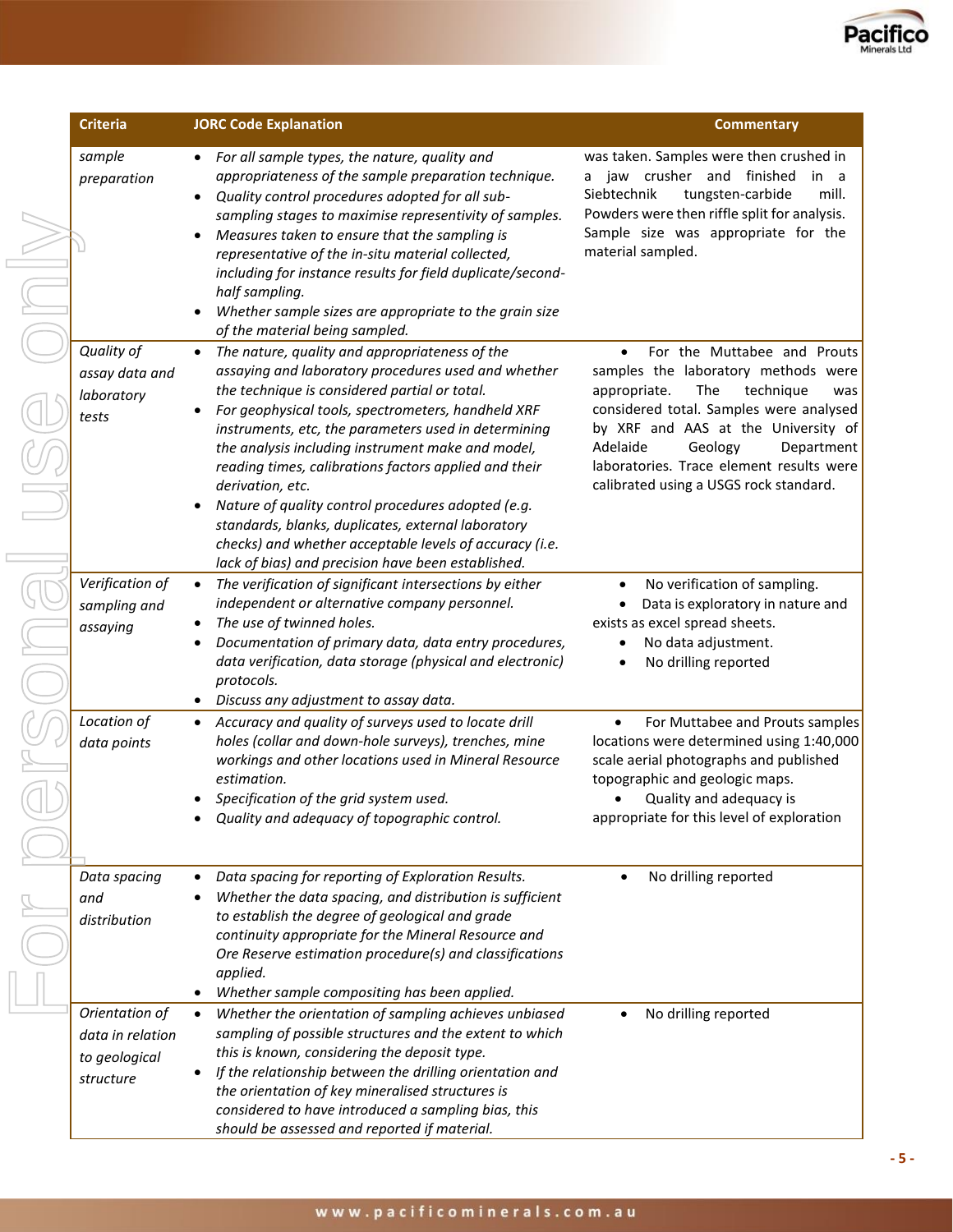

| <b>Criteria</b>      | <b>JORC Code Explanation</b>                                                          | <b>Commentary</b>                                                                                                                                                           |
|----------------------|---------------------------------------------------------------------------------------|-----------------------------------------------------------------------------------------------------------------------------------------------------------------------------|
| Sample<br>security   | The measures taken to ensure sample security.<br>$\bullet$                            | Samples taken at Muttabee and<br>Prouts were under the control of the<br>collector throughout the preparation and<br>analysis.                                              |
| Audits or<br>reviews | The results of any audits or reviews of sampling<br>$\bullet$<br>techniques and data. | collected at<br>$\bullet$ For<br>samples<br>Muttabee and Prouts, the methods<br>used, and results were reviewed by<br>thesis<br>examiners<br>project<br>and<br>supervisors. |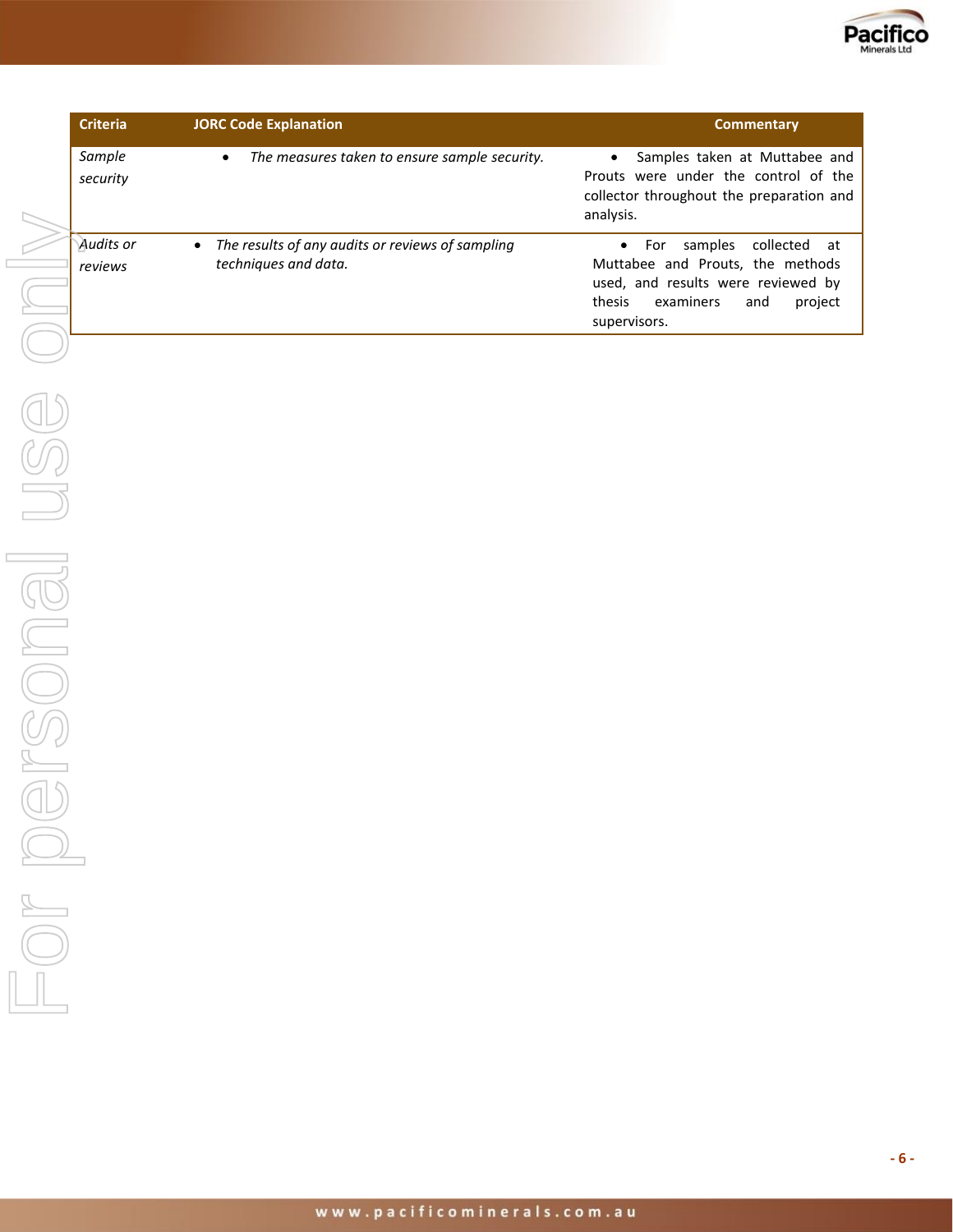

**- 7 -**

# **Section 2 Reporting of Exploration Results**

(Criteria listed in the preceding section also apply to this section).

| <b>Criteria</b>                                  | <b>JORC Code Explanation</b>                                                                                                                                                                                                                                                                                                                                                                                                                                                                                                                                                                                                                                                                                                                                           | <b>Commentary</b>                                                                                                                                                                                            |
|--------------------------------------------------|------------------------------------------------------------------------------------------------------------------------------------------------------------------------------------------------------------------------------------------------------------------------------------------------------------------------------------------------------------------------------------------------------------------------------------------------------------------------------------------------------------------------------------------------------------------------------------------------------------------------------------------------------------------------------------------------------------------------------------------------------------------------|--------------------------------------------------------------------------------------------------------------------------------------------------------------------------------------------------------------|
| Mineral<br>tenement and<br>land tenure<br>status | Type, reference name/number, location and<br>$\bullet$<br>ownership including agreements or material<br>issues with third parties such as joint ventures,<br>partnerships, overriding royalties, native title<br>interests, historical sites, wilderness or national<br>park and environmental settings.<br>The security of the tenure held at the time of<br>$\bullet$<br>reporting along with any known impediments to<br>obtaining a licence to operate in the area.                                                                                                                                                                                                                                                                                                | The announcement refers to ELA's<br>$\bullet$<br>2018/0053 and 0054 in South Australia<br>Surface ownership and any Native Title<br>implications will be researched before carrying<br>out significant work. |
| Exploration<br>done by other<br>parties          | Acknowledgment and appraisal of exploration by<br>$\bullet$<br>other parties.                                                                                                                                                                                                                                                                                                                                                                                                                                                                                                                                                                                                                                                                                          | Various companies have explored the<br>$\bullet$<br>area now covered by the ELA's. This<br>information is yet to be thoroughly researched.                                                                   |
| Geology                                          | Deposit type, geological setting and style of<br>$\bullet$<br>mineralisation.                                                                                                                                                                                                                                                                                                                                                                                                                                                                                                                                                                                                                                                                                          | The ELA's are considered prospective<br>$\bullet$<br>for structural and unconformity related<br>replacement mineralisation and stratiform<br>'sedex' copper-cobalt/ zinc-lead mineralisation                 |
| Drill hole<br>Information                        | A summary of all information material to the<br>understanding of the exploration results including<br>a tabulation of the following information for all<br>Material drill holes:<br>easting and northing of the drill hole collar<br>$\circ$<br>elevation or RL (Reduced Level - elevation<br>$\circ$<br>above sea level in metres) of the drill hole<br>collar<br>dip and azimuth of the hole<br>$\circ$<br>down hole length and interception depth<br>$\circ$<br>hole length.<br>$\circ$<br>If the exclusion of this information is justified on<br>$\bullet$<br>the basis that the information is not Material and<br>this exclusion does not detract from the<br>understanding of the report, the Competent<br>Person should clearly explain why this is the case. | No drilling reported<br>$\bullet$                                                                                                                                                                            |
| Data<br>aggregation<br>methods                   | In reporting Exploration Results, weighting<br>٠<br>averaging techniques, maximum and/or minimum<br>grade truncations (e.g. cutting of high grades) and<br>cut-off grades are usually Material and should be<br>stated.<br>Where aggregate intercepts incorporate short<br>$\bullet$<br>lengths of high grade results and longer lengths of<br>low grade results, the procedure used for such<br>aggregation should be stated and some typical<br>examples of such aggregations should be shown<br>in detail.<br>The assumptions used for reporting of metal<br>$\bullet$<br>equivalent values should be clearly stated.                                                                                                                                               | No drilling reported<br>$\bullet$                                                                                                                                                                            |
| Relationship<br>between<br>mineralisation        | These relationships are particularly important in<br>$\bullet$<br>the reporting of Exploration Results.<br>If the geometry of the mineralisation with respect                                                                                                                                                                                                                                                                                                                                                                                                                                                                                                                                                                                                          | No drilling reported                                                                                                                                                                                         |